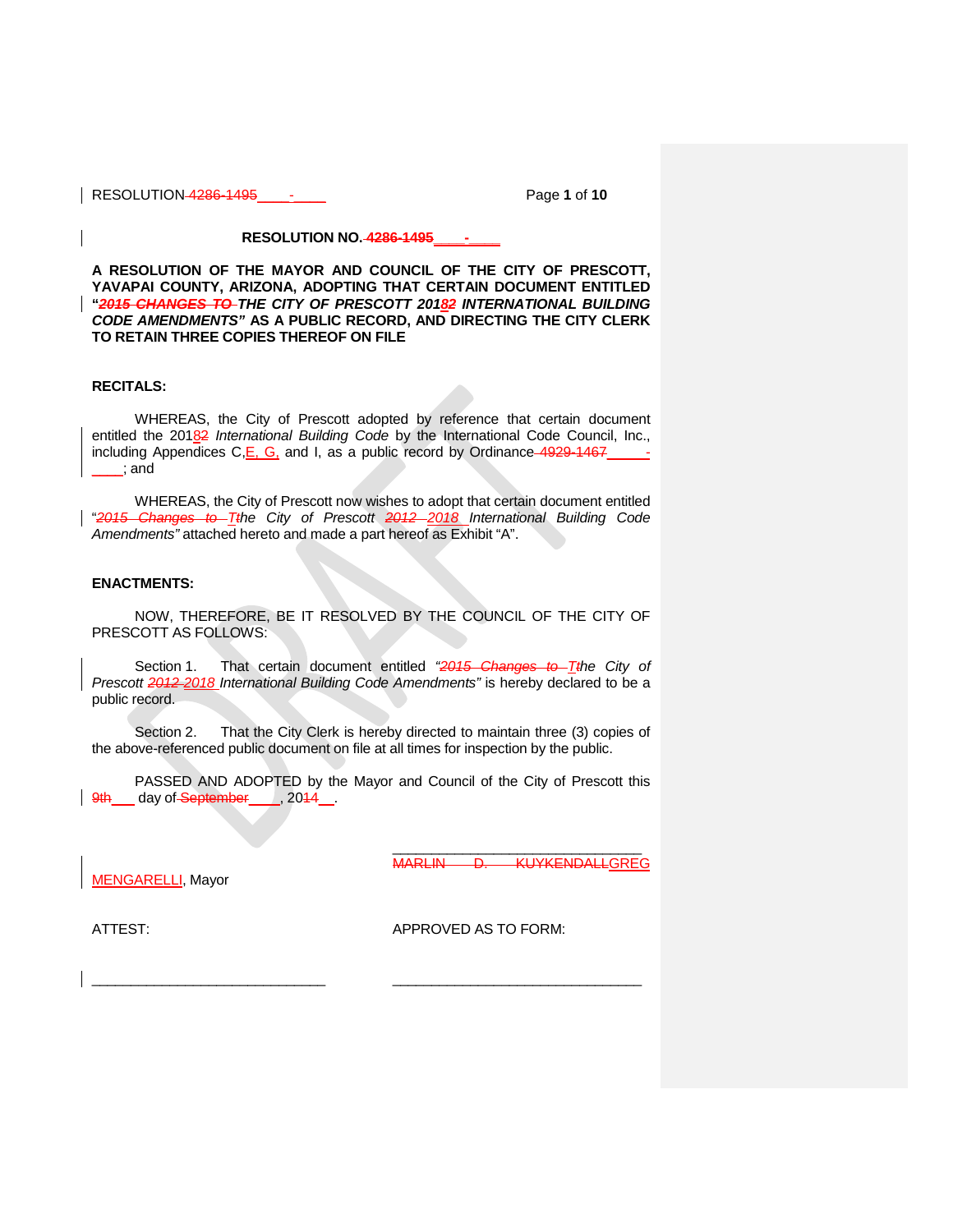RESOLUTION 4286-1495\_\_\_\_-\_\_\_\_ Page **2** of **10**

DANA R. DeLONGMAUREEN SCOTT, City Clerk JON JON M. PALADINI<sub>\_\_\_\_</sub>, City Attorney

## **EXHIBIT "A"**

### **PART 1 ADOPTION**

That Resolution 4244-1453 4286-1495 of the City of Prescott is here by repealed and a new International Building code pertaining to all aspects of construction is adopted to read as follows:

#### **2015 CHANGES TO THE CITY OF PRESCOTT 20182 INTERNATIONAL BUILDING CODE AMENDMENTS**

There is hereby adopted by reference, that certain document known as the International Building Code, 20182 edition, as published by the International Code Council. Said document is hereby amended and adopted as Tthe 2015 Changes to the City of Prescott 20182 International Building Code for the City of Att for regulating and governing the conditions and maintenance of all property, buildings and structures; by providing the standards for supplied utilities and facilities and other physical things and conditions essential to ensure that structures are safe, sanitary and fit for occupation and use; and the condemnation of buildings and structures unfit for human occupancy and use and the demolition of such structures as herein provided; providing for the issuance of permits and collection of fees therefore; and each and all regulations, provisions, penalties, conditions, and terms of the various Technical codes and Ordinances. Providing procedures for enforcement thereof; providing the severability of each and all conditions and terms of the *"2015 Changes to Tthe City of Prescott 20182 International Building Code"* are hereby referred to, adopted, and made as part hereof as set forth herein, excepting such portions as are herein deleted, modified or amended.

## **CHAPTER 1 - SCOPE AND ADMINISTRATION**

### **SECTION 101 – GENERAL**

**SECTION 101.1 – Title, is deleted in its entirety and revised to read as follows:**

**101.1 - Title**. These regulations shall be known as the "*2015 Changes to Tthe* City of Prescott 20182 International Building Code", Herein referred to as "this Code"

**SECTIONS 102 through 116,** are hereby deleted and replaced with the requirements of the City of Prescott Administrative Building Code as adopted and as may be amended from time to time.

## **CHAPTER 2 - DEFINITIONS**

**SECTION 201 – GENERAL**

**SECTION 201.3 – Terms defined in other** 

**Terms not defined in other codes.** Where terms are not defined in this code and a<br>d in the International Conservation Code, International Fire Code, International Fuel C in the International Conservation Code, Code, International Mechanical Code, International Plumbing Code or The City of Prescott istration Code, such terms shall have the meanings ascrib

**SECTION 201.4** - **Terms not defined,** is hereby amended as follows:

**Formatted:** Normal, Justified, Indent: Left: 0.5"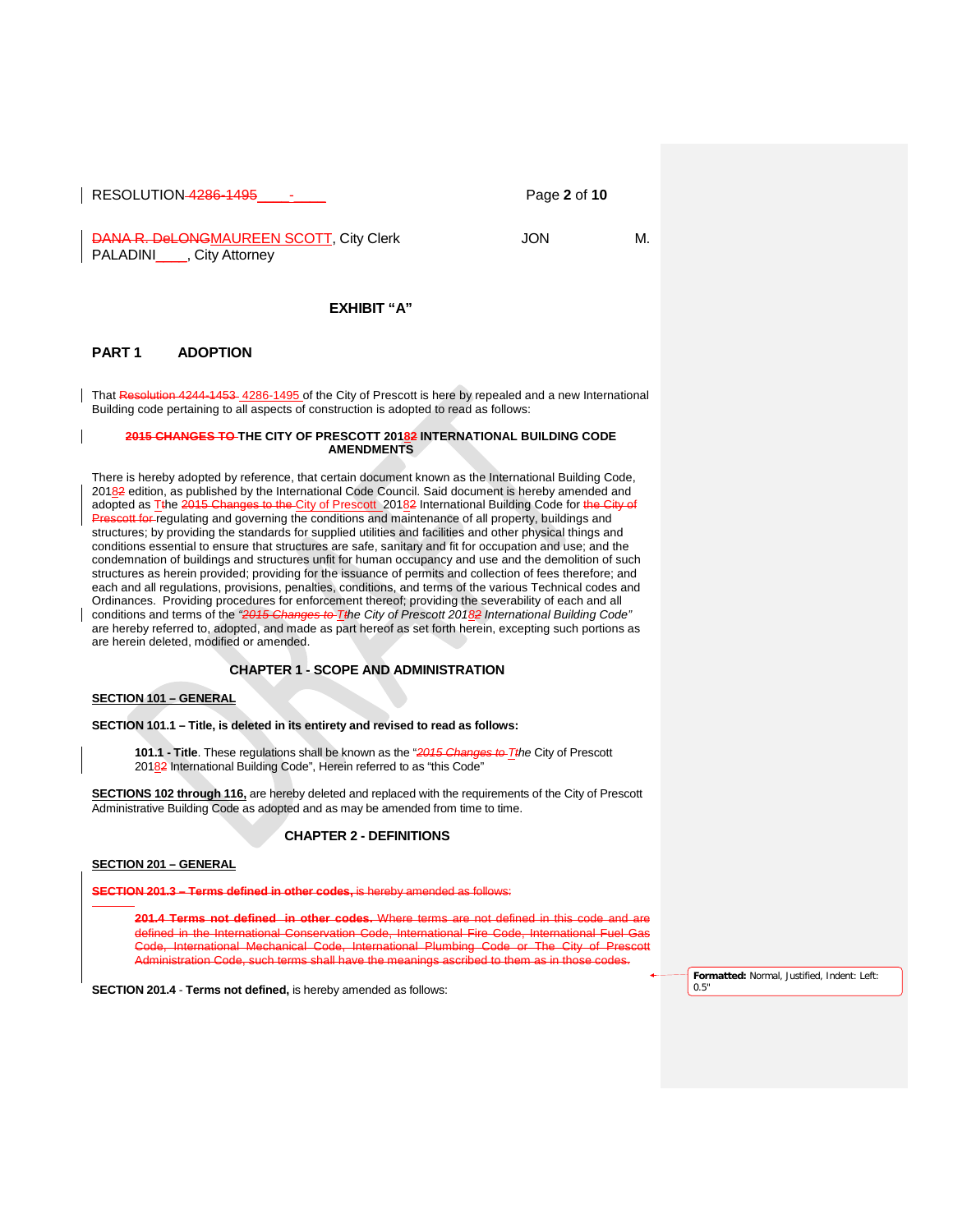RESOLUTION 4286-1495\_\_\_\_-\_\_\_\_ Page **3** of **10**

**201.4 Terms not defined**. Where terms are not defined through the methods authorized by this Chapter, such terms shall have ordinarily accepted meanings such as the context implies. The Current edition of Webster's New International Dictionary of the English Language, Unabridged, shall be considered as providing ordinarily accepted meanings.

## **CHAPTER 3 – USE AND OCCUPANCY CLASSIFICATION**

# **SECTION 308 – INSTITUTIONAL GROUP I**

**SECTION 308.3 – Institutional Group I-1,** is hereby amended as follows:

| receive custodial care. The persons receiving care are capable of self preservation. Buildings of         |                                                                      |
|-----------------------------------------------------------------------------------------------------------|----------------------------------------------------------------------|
| Group I-1 shall be classified as one of the occupancy conditions specified in Section 308.2.1 or          |                                                                      |
| 308.2.2 This group shall include, but not limited to, the following:                                      |                                                                      |
| Alcohol and drug abuse centers                                                                            |                                                                      |
| Assisted living facilities                                                                                |                                                                      |
| Congregate living facilities                                                                              | Formatted: Font: Not Bold, Italic, Not                               |
| Convalescent facilities                                                                                   | Expanded by / Condensed by                                           |
| Group homes                                                                                               | Formatted: Font: Italic                                              |
| Halfway houses                                                                                            |                                                                      |
| Residential board and <b>Gustodial</b> care facilities                                                    | Formatted: Font: Not Bold, Italic, Not<br>Expanded by / Condensed by |
| Social rehabilitation facilities                                                                          |                                                                      |
|                                                                                                           | Formatted: Font: Italic                                              |
|                                                                                                           | Formatted: Font: Not Bold                                            |
| 308.2.3 Seven to Ten persons receiving care. A facility such as above, housing not-                       | Formatted: Indent: Left: 1"                                          |
| fewer than six and not more than 10 persons receiving such care, shall be classified as a                 |                                                                      |
| group R-4.                                                                                                |                                                                      |
| 308.23.44 Six or fewer persons receiving care. A facility such as above with 6 or fewer                   | Formatted: Indent: Left: 1"                                          |
| persons receiving such care shall be classified as a Group R-3 or shall comply with the                   |                                                                      |
| International Residential Code. Automatic sprinkler and Alarm systems as required by                      |                                                                      |
| City of Prescott Fire Code and Amendments.                                                                |                                                                      |
|                                                                                                           |                                                                      |
| 308.3.2 Seven to Ten persons receiving care. A facility such as above, housing not fewer than             |                                                                      |
| six and not more than 10 persons receiving such care, shall be classified as a group R-4.                 |                                                                      |
|                                                                                                           |                                                                      |
| <b>SECTION 308.34 - Institutional Group I-2, is hereby amended as follows:</b>                            |                                                                      |
| 308.4 Group I-2. This occupancy shall include buildings and structures used for <i>medical care</i> ,     |                                                                      |
| surgical, psychiatric, nursing, Residential care/assisted living homes, custodial, personal, or           | Formatted: Font: Italic                                              |
|                                                                                                           | Formatted: Font: Italic                                              |
|                                                                                                           |                                                                      |
| directed care on a 24-hour basis for more than six persons, who are <i>incapable of self-</i>             |                                                                      |
| preservation. by responding to an emergency situation without physical assistance from staff.             |                                                                      |
| This group shall include, but not be limited to, the following:                                           |                                                                      |
| <b>Residential Care/assisted living homes</b>                                                             |                                                                      |
| Foster care facilities                                                                                    | Formatted: Font: Italic                                              |
| <b>Detoxification facilities</b>                                                                          |                                                                      |
| Hospitals                                                                                                 |                                                                      |
| Nursing homes (both intermediate-care facilities and skilled nursing facilities)<br>Psychiatric hospitals |                                                                      |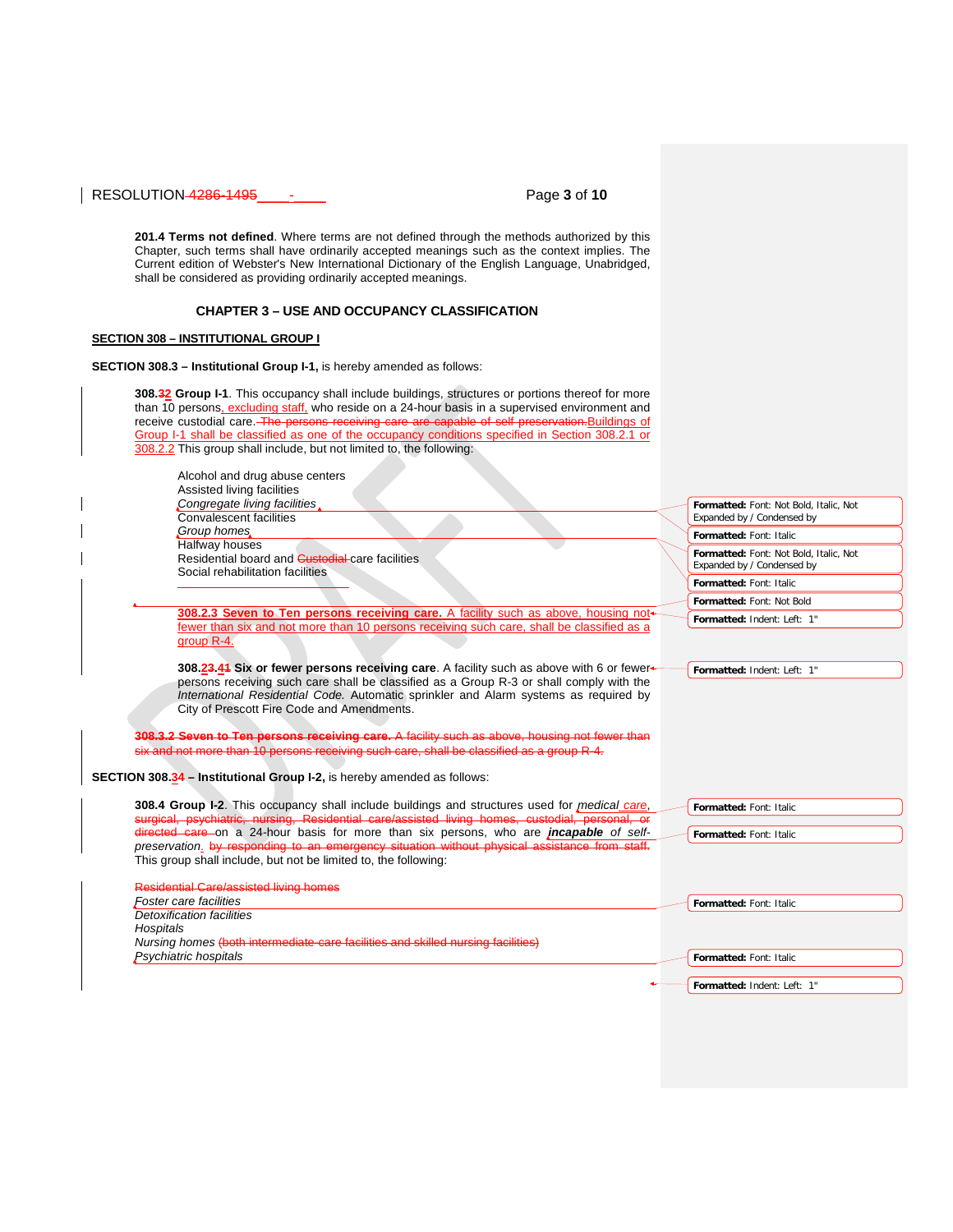### RESOLUTION 4286-1495\_\_\_\_-\_\_\_\_ Page **4** of **10**

**308.43.1 2 Ssix or fewer persons receiving care**. A facility such as above with six (6) or fewer persons receiving such care shall be classified as Group R-4. All persons receiving care must be on grade level, staff are allowed on a 2<sup>nd</sup> floor provided that it meets ADA. Automatic sprinkler and Alarm systems as required by City of Prescott Fire Code and Amendments.

**SECTION 308.65 – Institutional Group I-4,** is hereby amended as follows:

**SECTION 308.6.1 Classification as Group E, is delet** 

**SECTION 308.6.2 Within a place of religious Worship, is deleted in its entirety.** 

**SECTION 308.56.4 -Six or fewer persons receiving care in a dwelling unit.** A Facility such as the above within a *dwelling unit* and having Six (6) or fewer capable persons receiving *custodial care* shall be classified as a group R-3 and shall comply with the *International Residential Code.* A Facility such as the above within a dwelling unit and having Six (6) Six or fewer **incapable** persons receiving *custodial care* shall be classified as a group R-4. Automatic sprinkler and Alarm systems as required by City of Prescott Fire Code and Amendments.

#### **SECTION 310 – RESIDENTIAL GROUP R**

**ECTION 310.3 Residential Group** 

Boarding houses (transient) with more than 10 occupants. Congregate living facilities (transient) with more than 10 or

#### **SECTION 310.34 Residential Group R-2,** Shall be amended as follows:

Boarding houses (non-transient) with more than 10 occupants. Congregate living facilities (non-transient) with more than 12 occupants.

**SECTION 310.45 Residential Group R-3,** Shall be amended as follows:

Boarding houses (transient) with 10 or fewer occupants. Boarding houses (non-transient) with 10or fewer occupants. Congregate living facilities (transient) with 10 or fewer occupants. Congregate living facilities (non-transient) with 12 or fewer occupants.

**SECTION 310.45.1 Care facilities within a dwelling,** is hereby amended as follows:

**310.5.1 Care facilities within a dwelling**. Care facilities or facilities licensed by Arizona Department of Health Services, for five or fewer persons receiving care that are within a single-family dwelling are permitted to comply with the International Residential Code. Automatic sprinkler and Alarm systems as required by City of Prescott Fire Code and Amendments.

#### **SECTION 310.45.32 Congregate living facilities**. Is hereby added as follows:

**310.5.2 Congregate living facilities**. Congregate living for 12 or fewer persons that are within a building built as a single dwelling unit, are permitted to comply with the International Residential Code. Occupancy will be established as two persons per bedroom, plus one person for every additional 120 sq. ft. after the first 120 sq. ft. per bedroom

**SECTION 310.6 Residential Group R-4**, is hereby amended as follows:

**Formatted:** Font: Italic **Formatted:** Font: Italic **Formatted:** Font: Italic

**Formatted:** Justified, Indent: Left: 0", Hanging: 0.5"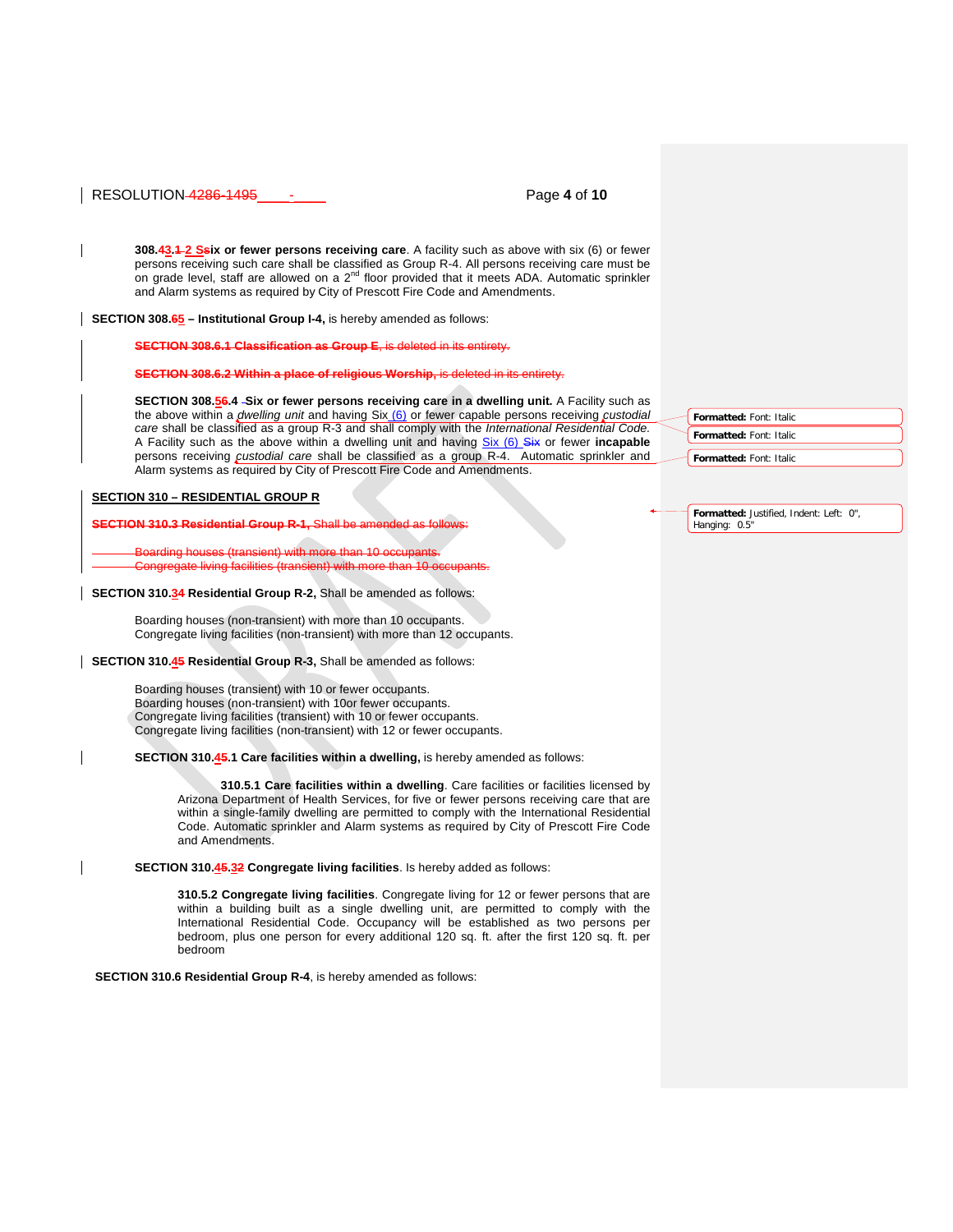## RESOLUTION 4286-1495\_\_\_\_-\_\_\_\_ Page **5** of **10**

**310.56 Residential Group R-4**. This occupancy shall include buildings, structures or portions thereof for more than six but not more than 10 persons, excluding staff, who reside on a 24-hour basis in a supervised residential environment and receive custodial care. The persons receiving care are capable of self-preservation. This occupancy shall also include Residential care/assisted living homes, custodial, personal, or directed care on a 24-hour basis for six persons or less, who are **incapable** of self-preservation by responding to an emergency situation without physical assistance from staff. This group shall include, but not be limited to, the following:

Alcohol and drug abuse centers Assisted living facilities Congregate care facilities Convalescent facilities Group homes Halfway houses Residential board and Custodial care facilities Social rehabilitation facilities

Group R-4 occupancies shall meet the requirements for construction as defined in group R-3 except as otherwise provided for in this Code.

#### **CHAPTER 4 – SPECIAL DETAILED REQUIREMENTS BASED ON USE AND OCCUPANCY**

#### **SECTION 420 – GROUPS I-1, R-1, R-2 AND R-3**

**SCTION 420 Group I-1, R-1, R-2 & R-3, SECTION 420 Group I-1, R-1, R-2 & R-4**

#### **CHAPTER 5 – GENERAL BUILDING HEIGHTS AND AREAS**

**SECTION 507 – UNLIMITED AREA BUILDINGS**

**SECTION 507.4 Two story**, is hereby amended by adding a new second paragraph to read as follows:

**507.4.1** Group B, F, M, and S buildings complying with the provisions of Section 507.4 may contain occupancies, other than "H" occupancies, provided that such occupancies do not occupy more than 10 percent of the area of any floor of the building, nor more than the tabular area permitted in the occupancy by Table 503 for such occupancy.

## **CHAPTER 7 – FIRE AND SMOKE PROTECTION FEATURES**

#### **SECTION 706 – FIRE WALLS**

**SECTION 706.1- General**, is hereby amended by adding a new sub-section to read as follows:

**706.1.2 Sprinkler Alternative walls**- Fire walls constructed as an alternative to the City of Prescott fire sprinkler requirements shall comply with Section 706.12.

**SECTION 706 - Fire Walls**, is hereby amended by adding a new section as follows:

S**ection 706.12 Sprinkler alternative wall**. Sprinkler alternative walls are fire- resistive walls constructed to relieve the building of the requirements of the City of Prescott fire sprinkler requirements and shall comply with Sections 706.11 through 706.11.11.

**Section 706.12.1 Structural stability**. Sprinkler alternative walls shall comply with

**Formatted:** Justified, Indent: Left: 0.5"

**Formatted:** Indent: Left: -0.5"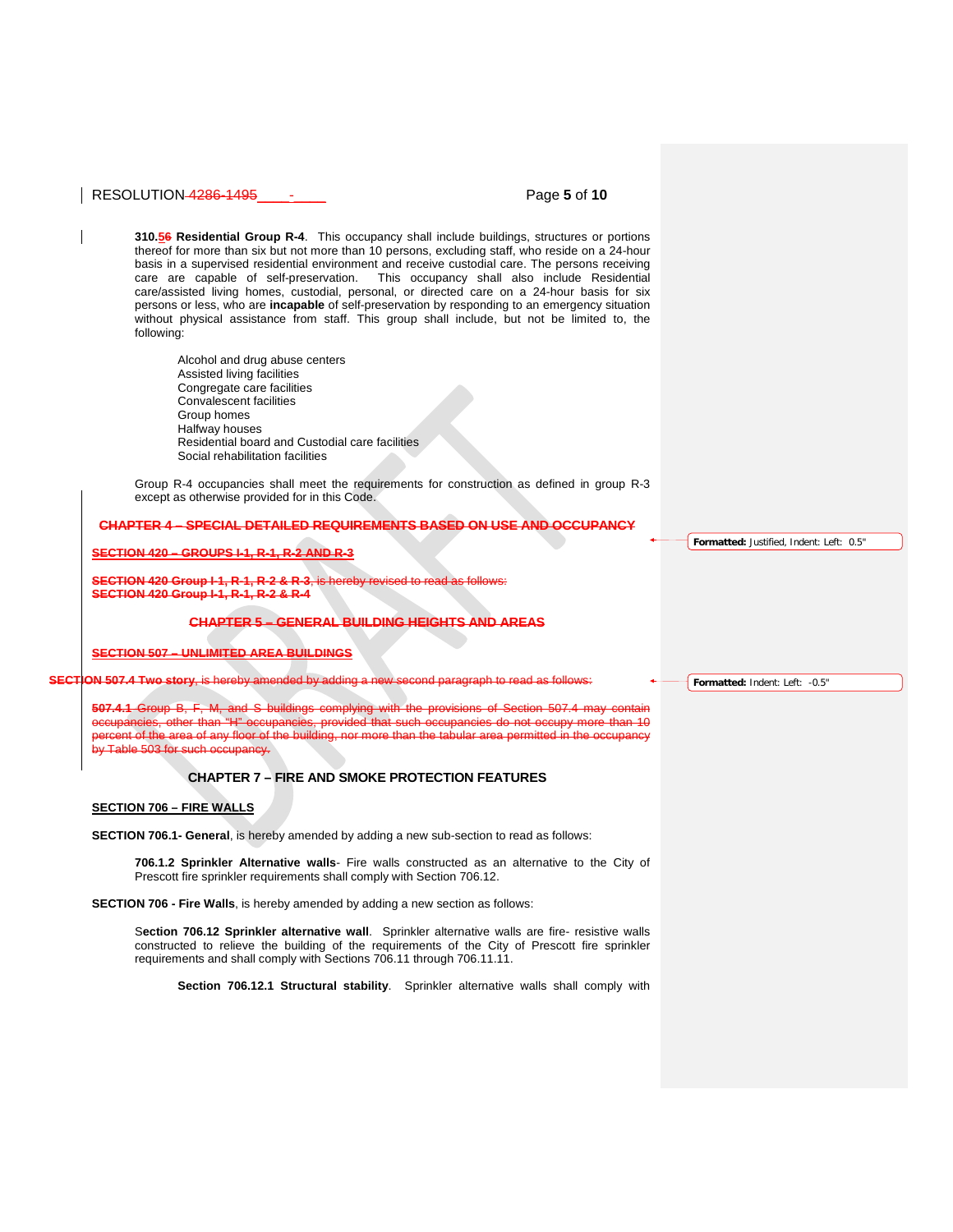## RESOLUTION 4286-1495\_\_\_\_-\_\_\_\_ Page **6** of **10**

Section 706.2 for structural stability.

**Section 706.12.2 Materials**. Sprinkler alternative walls shall be constructed of 8" (203.2mm) solid grouted masonry, 8" (203.2mm) poured in place or tilt-up concrete.

**Section 706.12.3 Horizontal continuity**. Sprinkler alternative walls shall be continuous from exterior wall to exterior wall and shall extend at least 18 inches (457 mm) beyond the exterior surface of exterior walls.

**Section 706.12.4 Exterior walls**. Where the sprinkler alternative wall intersects the exterior wall, the exterior wall shall comply with Section 705.5.1.

**Section 706.12.5 Horizontal projecting elements**. Sprinkler alternative walls shall extend to the outer edge of horizontal projecting elements such as balconies, roof overhangs, canopies, marquees and architectural projections that are within 4 feet (1219 mm) of the sprinkler alternative wall.

**Section 706.12.6 Vertical continuity**. Sprinkler alternative walls shall extend from the foundation to a termination point at least 30" (762 mm) above both adjacent roofs.

Exception: Stepped buildings in accordance with Section 706.12.6.1.

**Section 706.12.6.1 Stepped buildings**. Where a sprinkler alternative wall serves as an exterior wall for a building and separates buildings having different roof levels, such wall shall terminate at a point not less than 30" (762 mm) above the upper roof level.

**Section 706.11.7 Combustible framing in sprinkler alternative walls**. Combustible framing as specified in Section 706.7 is not allowed in sprinkler alternative walls.

**Section 706.12.8 Openings**. Openings in sprinkler alternative walls shall not be allowed.

**Section 706.12.9 Penetrations**. Penetrations in sprinkler alternative walls shall not be allowed.

**Section 706.12.10 Joints**. Joints in sprinkler alternative walls shall comply with Section 715.

**Section 706.12.11 Ducts and air transfer openings**. Ducts and air transfer openings in sprinkler alternative walls are not allowed.

## **CHAPTER 9 – FIRE PROTECTION SYSTEMS**

#### **SECTION 901 – GENERAL**

**SECTION 901.1- Scope** is hereby amended to read as follows:

**901.1 Scope**. Fire protection systems and equipment shall be constructed, installed, operated, designed and maintained in accordance with City of Prescott Fire Code and amendments.

#### **CHAPTER 10 – MEANS OF EGRESS**

**SECTION 1008 – DOORS, GATES AND TURNSTILES**

**Sumended by amending Exception Number 4 to read as follows: <b>Formatted:** Indent: Left: -0.5"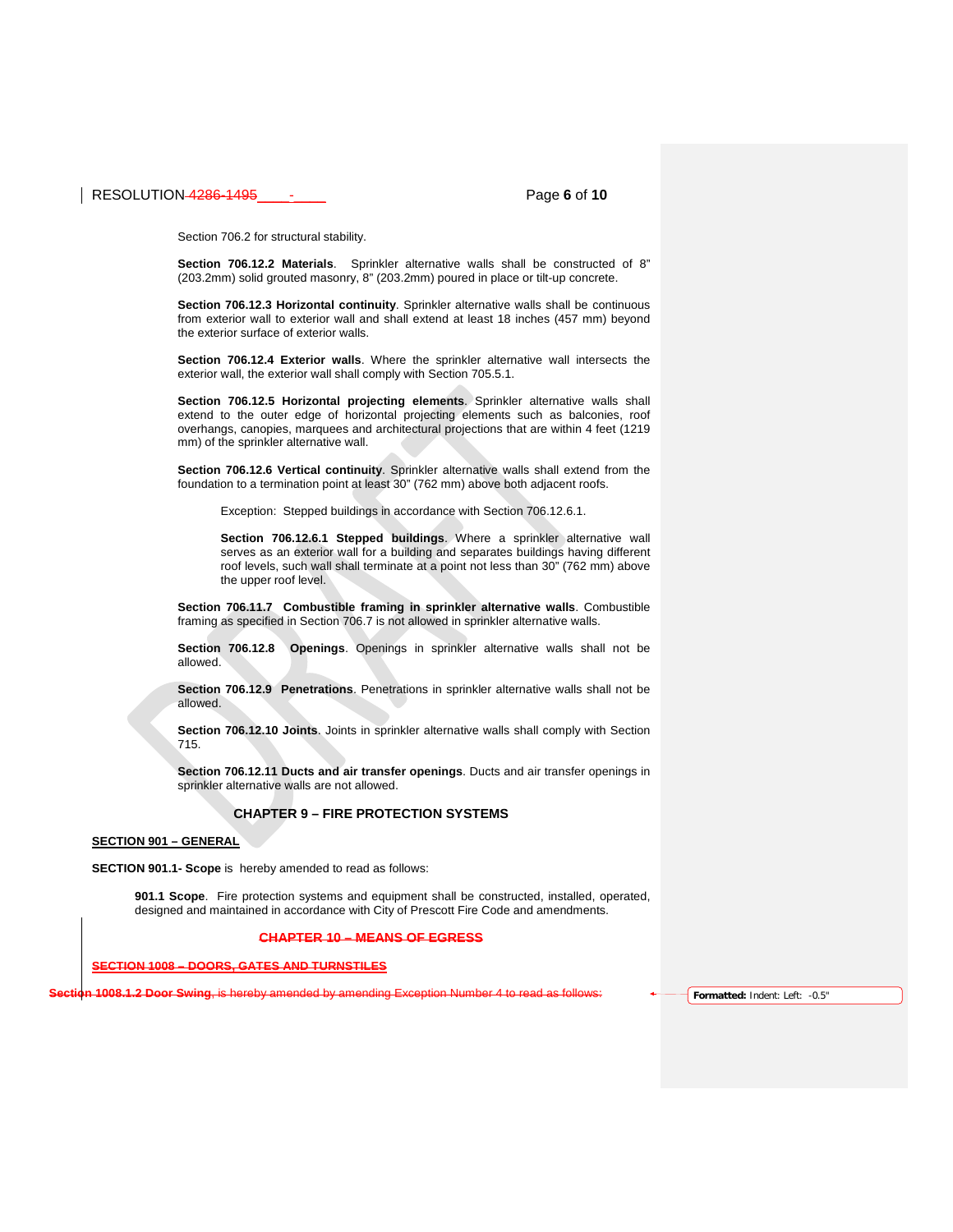RESOLUTION 4286-1495\_\_\_\_-\_\_\_\_ Page **7** of **10** Exceptions: or serving a single dwelling unit in Groups R-2, R-3 and R-4 as applicable in Section 101.2 **City of Prescott Administ CHAPTER 11 – ACCESSIBILITY SECTION 1101 – GENERAL Section 11024.12 - Design, is hereby amended to read as follows: 11021.12 Design**. Accessibility requirements will be the more restrictive of those stated in, *The 2010 Standards for Accessible Design,* ANSI A117.1-2009 or Chapter 11 Accessibility, 2012 International Building Code. **CHAPTER 16 – STRUCTURAL DESIGN SECTION 1607 – LIVE LOADS TABLE 1607.1 #25 Minimum uniformly distributed live loads, Lo, and minimum concentrated live loads**, is hereby amended, to read as follows: Table 1607.1 Minimum Uniformity Distributed Live Loads, L<sub>o</sub>, and minimum concentrated live loads #25. Residential habitable spaces; : hHabitable spaces, sleeping rooms<sup>k</sup>, equipment and/ or storage spaces found in attics and Sleeping Rooms<sup>\*</sup>  $-40.$ **CHAPTER 17 – SPECIAL INSPECTIONS AND TESTS SECTION 1704 – SPECIAL INSPECTIONS, CONTRACTOR REWSPONSIBILITY AND STRUCTURAL OBSERVATIONS SECTION 1704.2 Special Inspections and tests** is hereby amended by deleting exception #2. **CHAPTER 21 – MASONRY CHAPTER 21 - \_ MASONRY, Is amended by adding the following section. SECTION 2115 – CHIMNEYS, FIREPLACES, BARBECUES, WOOD STOVES, AND OTHER SOLID-FUEL-BURNING APPLIANCES. 2115.1 General.** Chimneys, flues, fireplaces, barbecues, wood stoves, and other solid-fuelburning appliances (and their connections) shall conform to the requirements of this section. 2115.1.1 Installation. On or after December 31, 2001 no person, firm or corp shall install a fireplace, wood stove or other solid-fuel-burning appliance, and the City shall not approve or issue a permit to install same, unless the fireplace, wood stove or solid-fuel-burning appliance complies with at least one of the following: The fireplace has a permanently installed gas or electric log insert. The fireplace, wood stove, or other solid-fuel-burning appliance has been certified by the United States Environmental Protection Agency as conforming to 40 code of **Formatted:** Indent: Left: 0" **Formatted:** Font color: Light Blue **Formatted:** Font: Not Italic, Font color: Light Blue **Formatted:** Font color: Light Blue **Formatted:** Font color: Light Blue **Formatted:** Font color: Light Blue **Formatted:** Font color: Light Blue **Formatted:** Font color: Light Blue **Formatted:** Font color: Light Blue **Formatted:** Font color: Light Blue **Formatted:** Font color: Light Blue **Formatted:** Font color: Light Blue **Formatted:** Font color: Light Blue **Formatted:** Font color: Light Blue **Formatted:** Left **Formatted:** Underline, Font color: Light Blue **Formatted:** Left **Formatted:** Font color: Light Blue **Formatted:** No underline, Font color: Light Blue **Formatted:** Font color: Light Blue **Formatted:** Font: Not Bold, No underline, Font color: Light Blue **Formatted:** Font color: Light Blue **Formatted:** No underline, Font color: Light Blue **Formatted:** Left, Indent: Left: 0.5" **Formatted:** Font color: Light Blue **Formatted:** Font: Not Bold, No underline, Font color: Light Blue **Formatted:** Font color: Light Blue **Formatted:** List Paragraph, Left, Numbered + Level: 1 + Numbering Style: 1, 2, 3, … + Start at: 1 + Alignment: Left + Aligned at: 0.5" + Indent at: 0.75"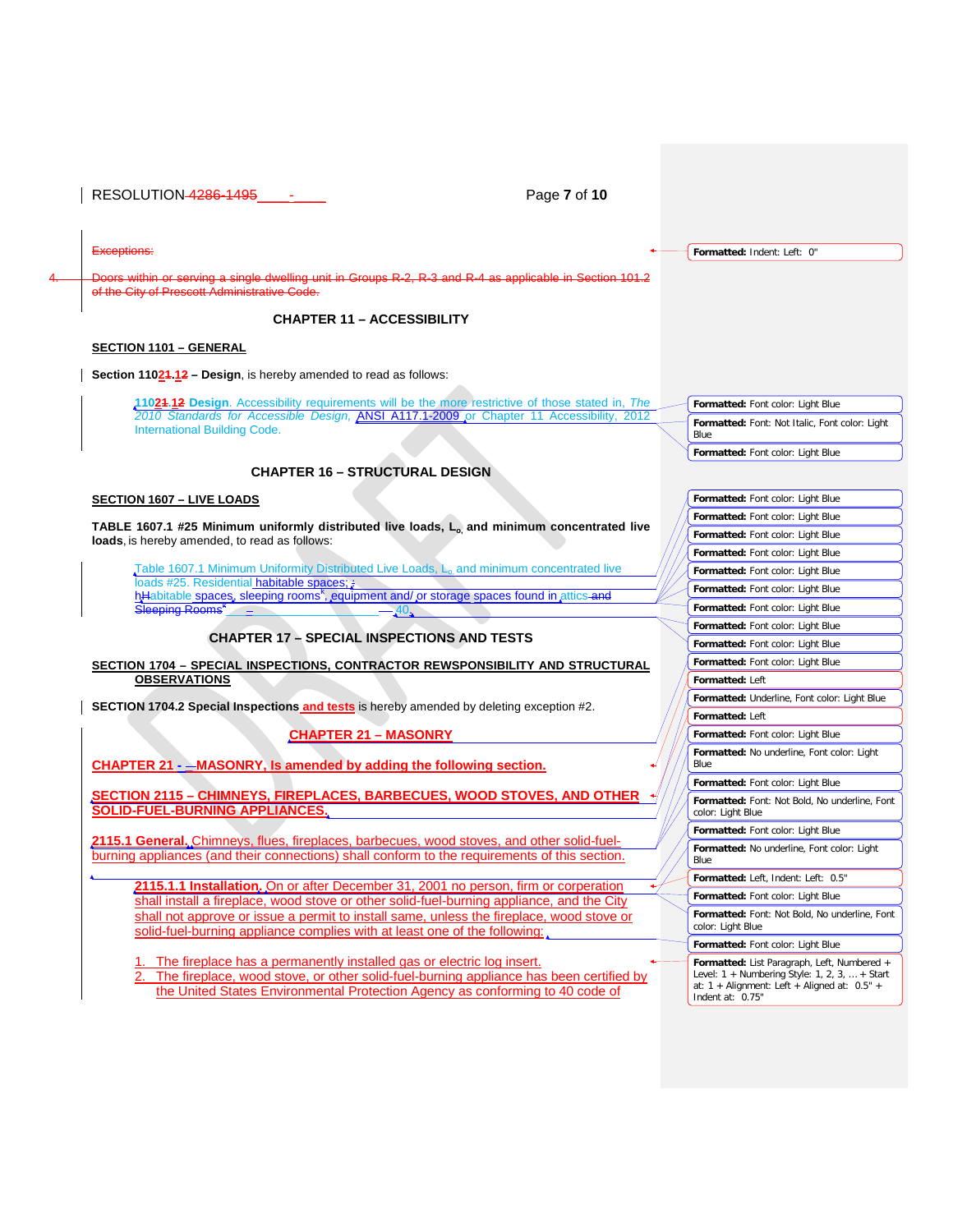

**SECTION 2701.1 SCOPE** is hereby amended as follows:

**2701.1 SCOPE.** This chapter governs the electrical components, equipment and systems used in buildings and structures covered by this code. Electrical components, equipment and systems shall be designed and constructed in accordance with the provisions of *20171 National Electric Code* and for emergency power the *20171 NEC or NFPA 110 and 111* whichever is more restrictive.

## **CHAPTER 29 – PLUMBING SYSTEMS**

#### **SECTION 2902.1 – MINIMUM PLUMBING FIXTURES**

**SECTION 2902.1 Minimum Plumbing fixtures**, is hereby amended by adding new footnotes to Table 2902.1, to read as follows:

- h. Water coolers or bottled-water dispensers may be substituted for drinking fountains in A, B, M, and S occupancies with more than 15 but less than 26 occupants. Such water shall be free of charge to the public.
- i. A water cooler or bottled-water dispensers or break room sink with a drinking water faucet may be substituted for drinking fountains in A, B, M, and S occupancies with more than 26 but less than 49 occupants. Such water shall be free of charge to the public.
- j. Goose neck faucets on a lavatory or a hose bib located within a restroom may be substituted for the required utility sink in A, B, M, and S occupancies with more than 15 and less than 26 occupants. Hose bibs shall comply with section 608.15.4.2 Hose connections. Must provide a floor drain if using a hose bibbbib.

**SECTION 2902.2 Separate facilities**, is hereby amended to read as follows:

### Exceptions:

2. Separate employee facilities shall not be required in occupancies in which 25 or less people are employed.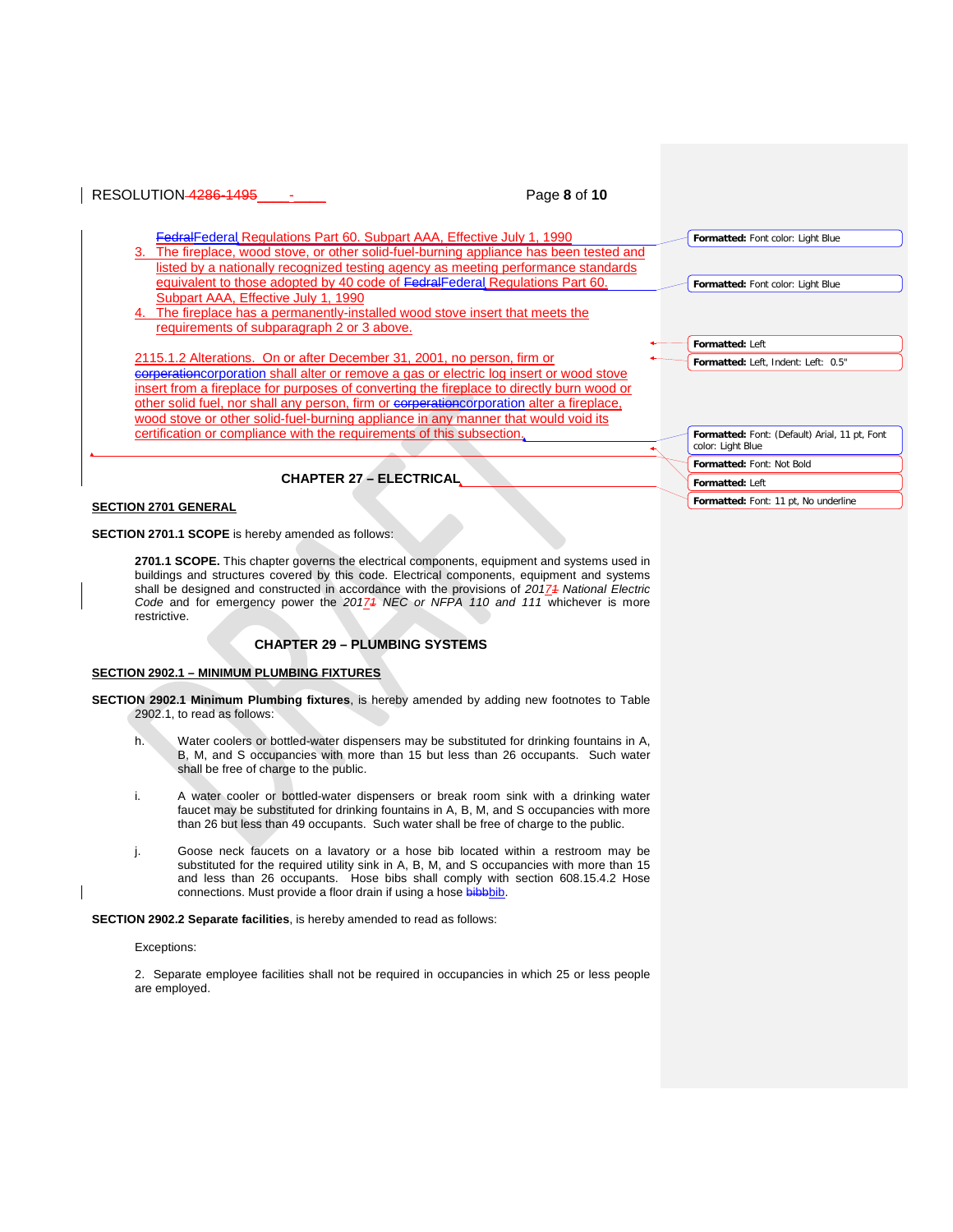## RESOLUTION 4286-1495\_\_\_\_-\_\_\_\_ Page **9** of **10**

3. Separate facilities shall not be required in structures or tenant spaces with a total occupant load, including both employees and customers, of 25 or less.

4. Facilities from 25 to 49 occupants are allowed to use multiple unisex restrooms, at least one must meet ADA, or one ADA bathroom that meets full family bathroom requirement, must have an ANSI A117.1-2009 ANSI A117.1-2017 compliant toilet, urinal, lavatory and baby changing station. One Family restroom will meet the requirement for- 1 male and 1 female minimum restroom numbers. -

## **CHAPTER 30 – ELEVATORS AND CONVEYING SYSTEMS**

**SECTION 3001.2 – Emergency elevator communication systems for the deaf, hard of hearing and speech impaired** is hereby deleted in its entirety.

### **CHAPTER 34 – EXISTING STRUCTURES**

## **SECTION 3401.3 – COMPLIANCE**

**SECTION 3401.3** follows:

**3401.3.1 Automatic sprinklers.**<br>Shall be provided throughout all shall be provided through Prescott fire department or any of the following occur or apply:

to the interior or exterior area to 5000 square feet (464.5m $^2$ ) or;

2. Any modification or alteration to an existing building, with a total floor area of 5,000 square feet (464m2) or greater, that  $\mathsf k$ assembly.

pied, and unused spaces within existing buildings, outside the ea, shall be provided with the approved fire sprinkler and fire alarm 18 months of the fire prote therwise determined by the Fire Code Official.

 $F<sub>2</sub>$  occupation:  $R<sub>2</sub>$  occupation:

#### **SECTION 3412 – COMPLIANCE ALTERNATIVES**

**SECTION 3412 - Compliance alternatives**, is hereby deleted.

## **PART II FINDINGS AND DECLARATION**

The City of Prescott Council, Arizona specifically and expressly finds and declares that the nature and uniqueness of the climate, terrain, and location does necessitate and demand specific amendments to the 20128 International Building Code, which are stated in this Exhibit "A".

The provisions of this ordinance and the code it incorporates are hereby declared to be severable, and if any section, sentence, clause or phrase of this ordinance shall, for any reason, be held to be invalid or unconstitutional, such decisions shall not affect the remaining sections, sentences, clauses or phrases of this ordinance, but they shall remain in effect, it being the legislative intent that this ordinance shall stand

**Formatted:** Font: Not Italic